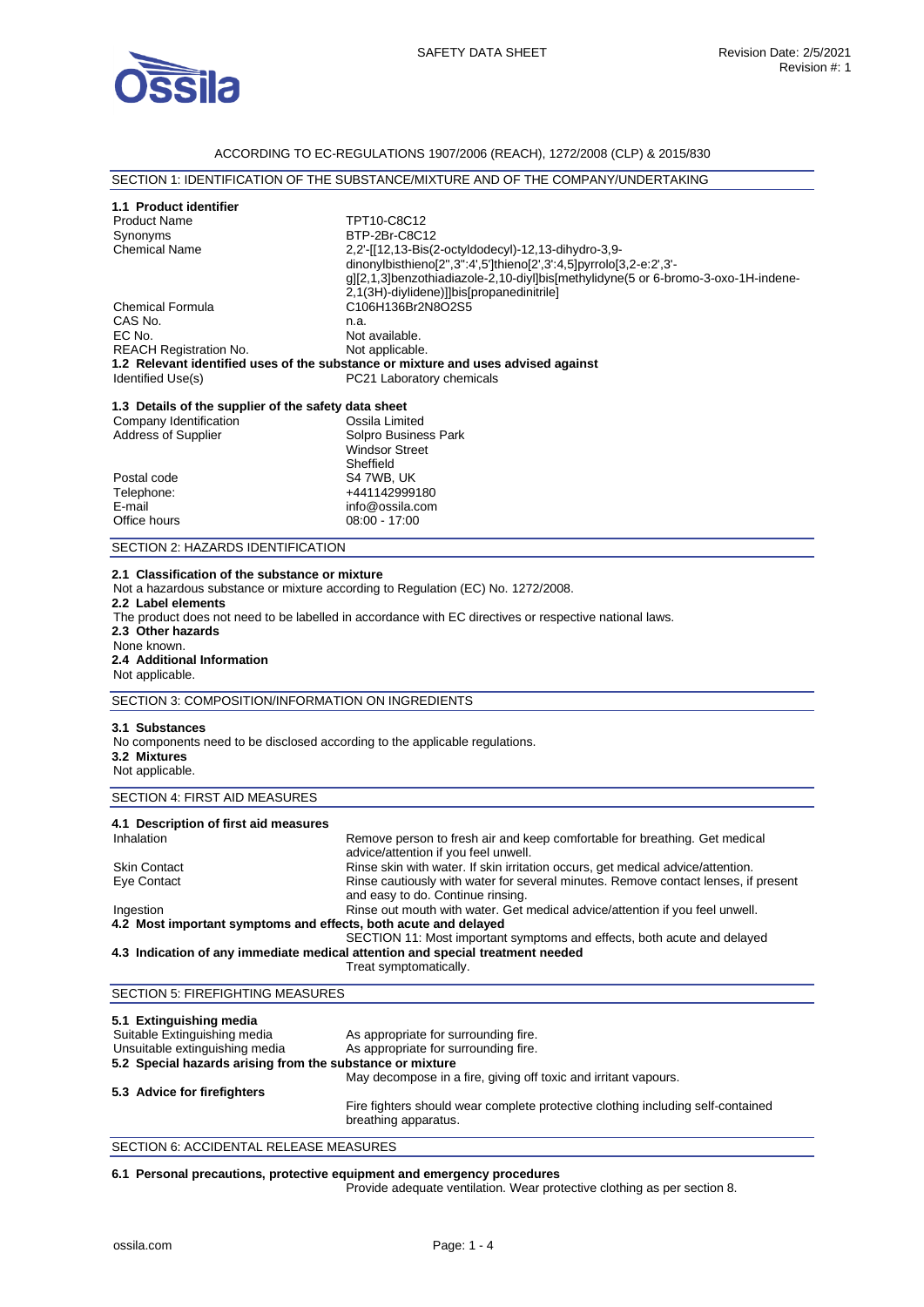

| 6.2 Environmental precautions                                            |                                                                                                                                                                                                              |
|--------------------------------------------------------------------------|--------------------------------------------------------------------------------------------------------------------------------------------------------------------------------------------------------------|
| 6.3 Methods and material for containment and cleaning up                 | Avoid release to the environment.                                                                                                                                                                            |
|                                                                          | Sweep up spilled substance but avoid making dust. Use vacuum equipment for<br>collecting spilt materials, where practicable. Dispose of contents in accordance with<br>local, state or national legislation. |
| 6.4 Reference to other sections                                          |                                                                                                                                                                                                              |
|                                                                          | See Also Section 8, 13.                                                                                                                                                                                      |
| SECTION 7: HANDLING AND STORAGE                                          |                                                                                                                                                                                                              |
| 7.1 Precautions for safe handling                                        |                                                                                                                                                                                                              |
|                                                                          | Avoid breathing dust/aerosols. Use only in a well-ventilated area. Wear protective<br>clothing as per section 8.                                                                                             |
| 7.2 Conditions for safe storage, including any incompatibilities         | Store in a well-ventilated place. Keep container tightly closed.                                                                                                                                             |
| Storage temperature                                                      | Ambient.                                                                                                                                                                                                     |
| Storage life                                                             | Stable under normal conditions.                                                                                                                                                                              |
| Incompatible materials<br>7.3 Specific end use(s)                        | None known.                                                                                                                                                                                                  |
|                                                                          | Not known. See Section: 1.2.                                                                                                                                                                                 |
| SECTION 8: EXPOSURE CONTROLS/PERSONAL PROTECTION                         |                                                                                                                                                                                                              |
| 8.1 Control parameters<br>8.1.1 Occupational Exposure Limits             |                                                                                                                                                                                                              |
| 8.2 Exposure controls                                                    | No Occupational Exposure Limit assigned.                                                                                                                                                                     |
| 8.2.1. Appropriate engineering controls                                  | Ensure adequate ventilation. A washing facility/water for eye and skin cleaning<br>purposes should be present.                                                                                               |
| 8.2.2. Personal protection equipment<br>Eye Protection                   | Wear eye protection with side protection (EN166).                                                                                                                                                            |
| Skin protection                                                          | Wear protective clothing and gloves: Impervious gloves (EN 374).                                                                                                                                             |
| Respiratory protection                                                   | Normally no personal respiratory protection is necessary.                                                                                                                                                    |
| Thermal hazards                                                          | None known.                                                                                                                                                                                                  |
| 8.2.3. Environmental Exposure Controls Avoid release to the environment. |                                                                                                                                                                                                              |
| SECTION 9: PHYSICAL AND CHEMICAL PROPERTIES                              |                                                                                                                                                                                                              |

# **9.1 Information on basic physical and chemical properties**

| Appearance                              | Solid powder/crystals |
|-----------------------------------------|-----------------------|
|                                         | Colour: Dark blue     |
| Odour                                   | Not known.            |
| Odour threshold                         | Not known.            |
| рH                                      | Not known.            |
| Melting point/freezing point            | Not known.            |
| Initial boiling point and boiling range | Not known.            |
| <b>Flash Point</b>                      | Not known.            |
| Evaporation rate                        | Not known.            |
| Flammability (solid, gas)               | Not known.            |
| Upper/lower flammability or explosive   | Not known.            |
| limits                                  |                       |
| Vapour pressure                         | Not known.            |
| Vapour density                          | Not known.            |
| Density (q/ml)                          | Not known.            |
| Relative density                        | Not known.            |
|                                         |                       |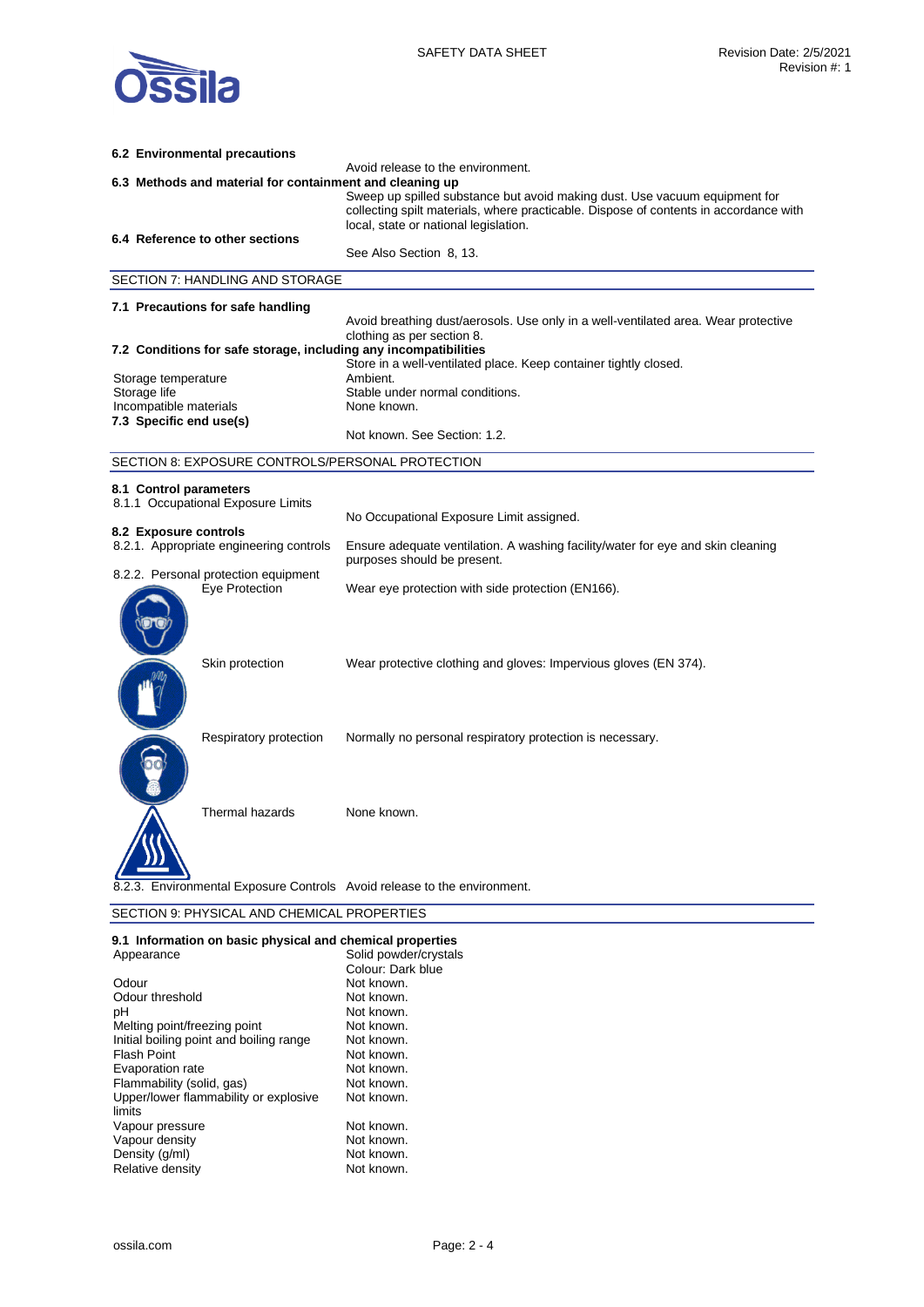

| Solubility(ies)                                   | Solubility (Water): Not known.                                                       |
|---------------------------------------------------|--------------------------------------------------------------------------------------|
|                                                   | Solubility (Other): Tolune, Chloroform and chlorobenzene                             |
| Partition coefficient: n-octanol/water            | Not known.                                                                           |
| Auto-ignition temperature                         | Not known.                                                                           |
| Decomposition Temperature (°C)                    | Not known.                                                                           |
| Viscosity                                         | Not known.                                                                           |
| <b>Explosive properties</b>                       | Not known.                                                                           |
| Oxidising properties                              | Not known.                                                                           |
| 9.2 Other information                             |                                                                                      |
|                                                   | None.                                                                                |
| SECTION 10: STABILITY AND REACTIVITY              |                                                                                      |
|                                                   |                                                                                      |
| 10.1 Reactivity                                   |                                                                                      |
|                                                   | None anticipated.                                                                    |
| 10.2 Chemical Stability                           | Stable under normal conditions.                                                      |
| 10.3 Possibility of hazardous reactions           |                                                                                      |
|                                                   | Not known.                                                                           |
| 10.4 Conditions to avoid                          |                                                                                      |
|                                                   | Not known.                                                                           |
| 10.5 Incompatible materials                       |                                                                                      |
|                                                   | Not known.                                                                           |
| 10.6 Hazardous decomposition products             |                                                                                      |
|                                                   | No hazardous decomposition products known.                                           |
| SECTION 11: TOXICOLOGICAL INFORMATION             |                                                                                      |
|                                                   |                                                                                      |
| 11.1 Information on toxicological effects         |                                                                                      |
| Acute toxicity - Ingestion                        | Not classified.                                                                      |
| Acute toxicity - Skin Contact                     | Not classified.                                                                      |
| Acute toxicity - Inhalation                       | Not classified.                                                                      |
| Skin corrosion/irritation                         | Not classified.                                                                      |
| Serious eye damage/irritation                     | Not classified.                                                                      |
| Skin sensitization data                           | Not classified.                                                                      |
| Respiratory sensitization data                    | Not classified.                                                                      |
| Germ cell mutagenicity                            | Not classified.                                                                      |
| Carcinogenicity                                   | Not classified.                                                                      |
| Reproductive toxicity                             | Not classified.                                                                      |
| Lactation                                         | Not classified.                                                                      |
| STOT - single exposure                            | Not classified.                                                                      |
| STOT - repeated exposure                          | Not classified.                                                                      |
| Aspiration hazard                                 | Not classified.                                                                      |
| 11.2 Other information                            | Not known.                                                                           |
|                                                   |                                                                                      |
| SECTION 12: ECOLOGICAL INFORMATION                |                                                                                      |
|                                                   |                                                                                      |
| 12.1 Toxicity<br>Toxicity - Aquatic invertebrates | Not known                                                                            |
| Toxicity - Fish                                   | Not known.                                                                           |
| Toxicity - Algae                                  | Not known.                                                                           |
| Toxicity - Sediment Compartment                   | Not classified.                                                                      |
| <b>Toxicity - Terrestrial Compartment</b>         | Not classified.                                                                      |
| 12.2 Persistence and Degradation                  |                                                                                      |
|                                                   | Not known.                                                                           |
| 12.3 Bioaccumulative potential                    |                                                                                      |
|                                                   | Not known.                                                                           |
| 12.4 Mobility in soil                             |                                                                                      |
|                                                   | Not known.                                                                           |
| 12.5 Results of PBT and vPvB assessment           |                                                                                      |
| 12.6 Other adverse effects                        | Not known.                                                                           |
|                                                   | Not known.                                                                           |
|                                                   |                                                                                      |
| SECTION 13: DISPOSAL CONSIDERATIONS               |                                                                                      |
| 13.1 Waste treatment methods                      |                                                                                      |
|                                                   | Dispose of contents in accordance with local, state or national legislation. Recycle |
|                                                   | only completely emptied packaging. Normal disposal is via incineration operated by   |
|                                                   | an accredited disposal contractor. Send to a licensed recycler, reclaimer or         |
|                                                   | incinerator.                                                                         |
| 13.2 Additional Information                       |                                                                                      |